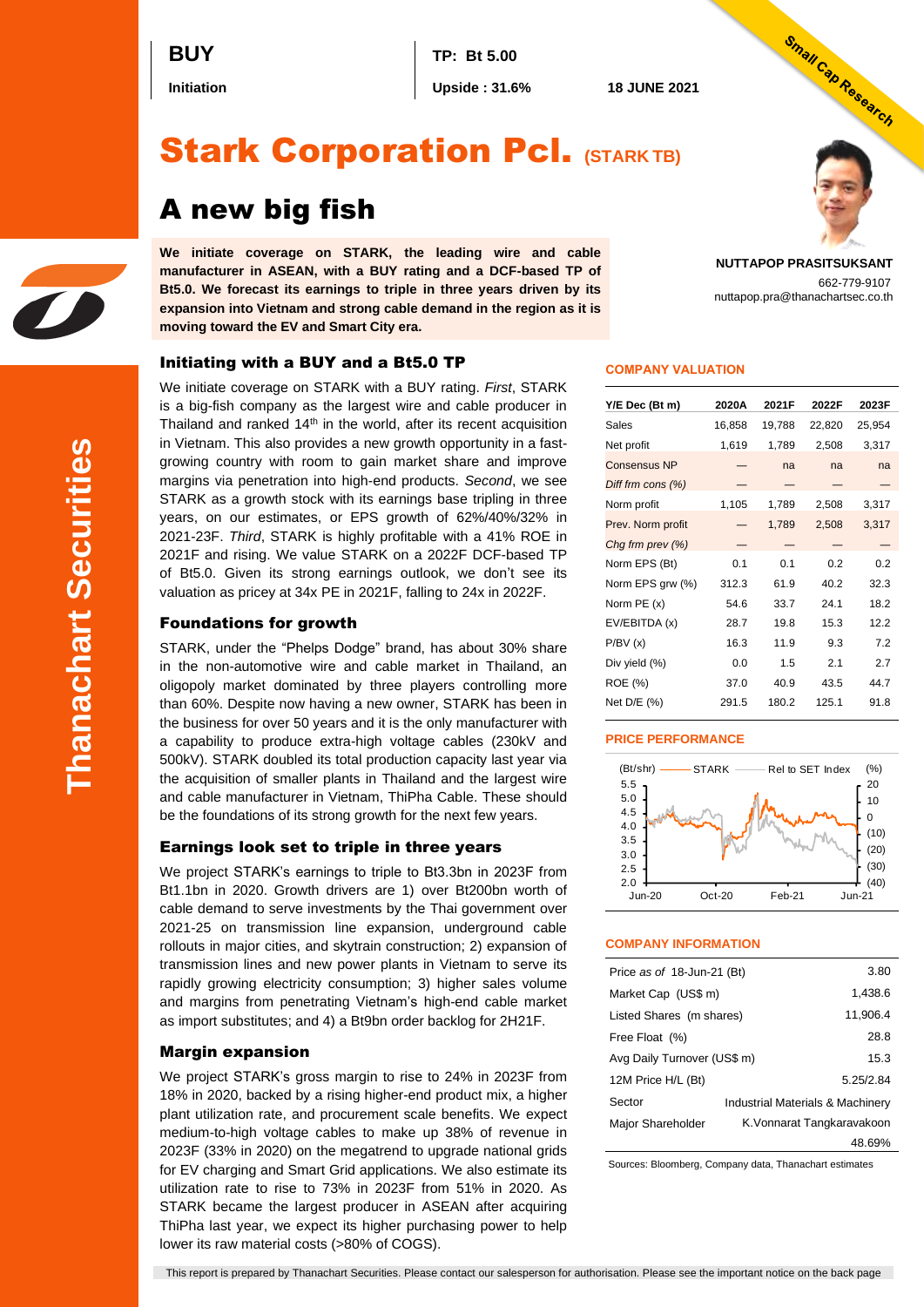# A new big fish

*STARK is ASEAN's largest cable manufacturer…*

*…with a 30% share of the Thai non-auto cable market*

Stark Corporation Pcl (STARK) is the largest non-automotive wire and cable manufacturer in ASEAN, and is ranked 14<sup>th</sup> in the world in terms of production capacity. Under the brand 'Phelps Dodge', it has a 30% market share in the non-auto cable market in Thailand, an oligopoly market dominated by three major players which control over 60% of the market. The Phelps Dodge brand was established in Thailand in 1968, and thus has a strong reputation among both the B2B (contractors, power plant and real-estate developers, and local distributors) and B2G (qualified vendors to bid for government mega-projects and national grid-related projects by EGAT/PEA/MEA) segments, while it also has formed a solid distribution channel pool in Thailand. Thanks to shared technology knowhow from its former partners which are among the leading global cable manufacturers, Phelps Dodge Corporation and General Cable, STARK has another key competitive area of having the capability to design and produce high-end cables. It is now the only manufacturer in ASEAN that can produce extra-high voltage cables (EHV), which requires leading-edge production technology with the Vertical Continuous Vulcanization (VCV) process.

# **Ex 1: Three Key Production Plants In Thailand … Ex 2: …Including A 100-Meter-Tall VCV Building**





Source: Company data Sources: Company data, Capstan\* Sources: Company data, Capstan\*

Note: \* Schematic figure, from Capstan and Extruder Group, is for illustration purposes and is not the actual design of STARK's plant

## *It acquired the largest cable producer in Vietnam…*

STARK has expanded its cable business into Vietnam by acquiring the largest cable producer in the country, Thinh Phat Cables (ThiPha). After the acquisition in March 2020, STARK's total production capacity doubled to 150k tonnes of copper conversion per year and 100k tonnes for aluminum-based products. This also made it the largest electricity cable manufacturer in ASEAN. Similar to Thailand, the electricity cable market in Vietnam is dominated by only few major players with government investments in the national electricity grid as the biggest customer. Leveraging on an already strong customer base from ThiPha, STARK plans to improve its business in Vietnam by strengthening local selling channels and implementing advanced production technology from Thailand to enhance plant efficiency and add the capability to manufacture high-end products in Vietnam.

In Vietnam, STARK also acquired a related upstream manufacturing company, Dovina, which operates polymer mixing and rod conversion plants. Dovina has significantly improved STARK's cost competitiveness vs. peers, as it has now become the most integrated cable manufacturer in both its key markets. Dovina, after the acquisition, stopped exporting its products to serve internal demand within the group instead to reduce costs.

*…and related upstream* 

*plants in 2020*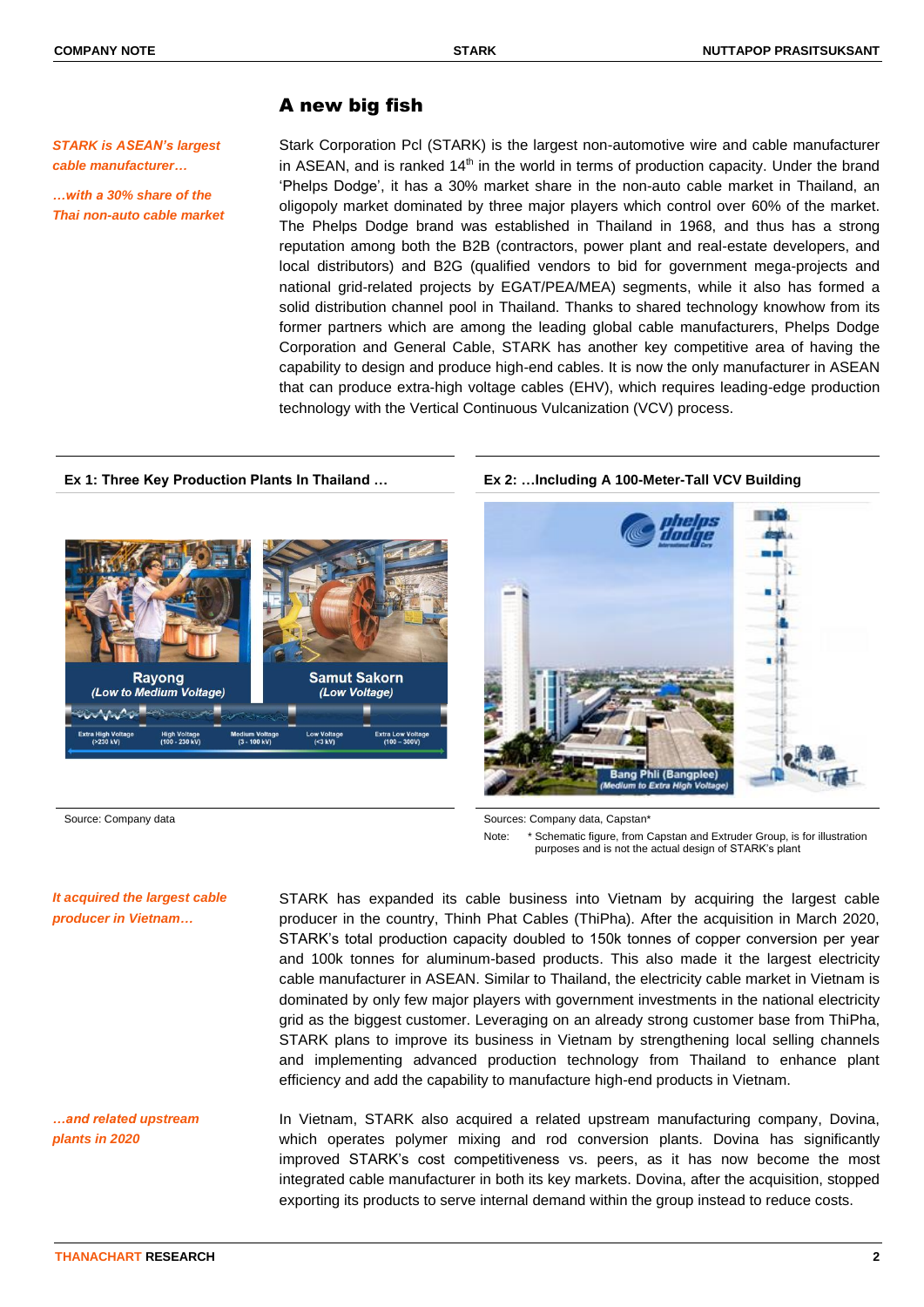**Ex 3: Acquired Manufacturing Plant In Vietnam… Ex 4: …With Related Upstream Production**



Source: Company data Source: Company data

# *Side business of manpower services to help penetrate the oil and gas industry*

STARK later acquired a service business, Adison Songkhla, which provides well-trained manpower to perform engineering and maintenance work for customers in the oil and gas industry, i.e. oil vessel cleaning and offshore construction work. STARK expects this to help pave the way for it to become a major supplier of specialized wires and cables in this restricted industry. Adison contributes around 10% of STARK's earnings base.

#### **Ex 5: STARK's Company Structure STARK ThiPha Dovina PDITL Bang Phli plant:** Producing medium- to high-voltage cables, including VCV production **Rayong plant:** Producing lowto- medium-voltage wires and cables for transmission systems and internal building uses Medium- to high-voltage cable manufacturer in Vietnam serving the local market Producer of upstream materials for cable manufacturing, i.e. metal plates, metal rods and PVC **Adison Songkhla** Offshore manpower hiring and training services for oil & gas industry Engineering and maintenance services for the oil & gas industry Machinery, equipment, and **Samut Sakorn plant: Producing** low-voltage wires and cables (formerly known as Thai Cable International, acquired in 2020) **99.3% 100% 100% 100%**

**Cable and wire business The Service business** 

Source: Company data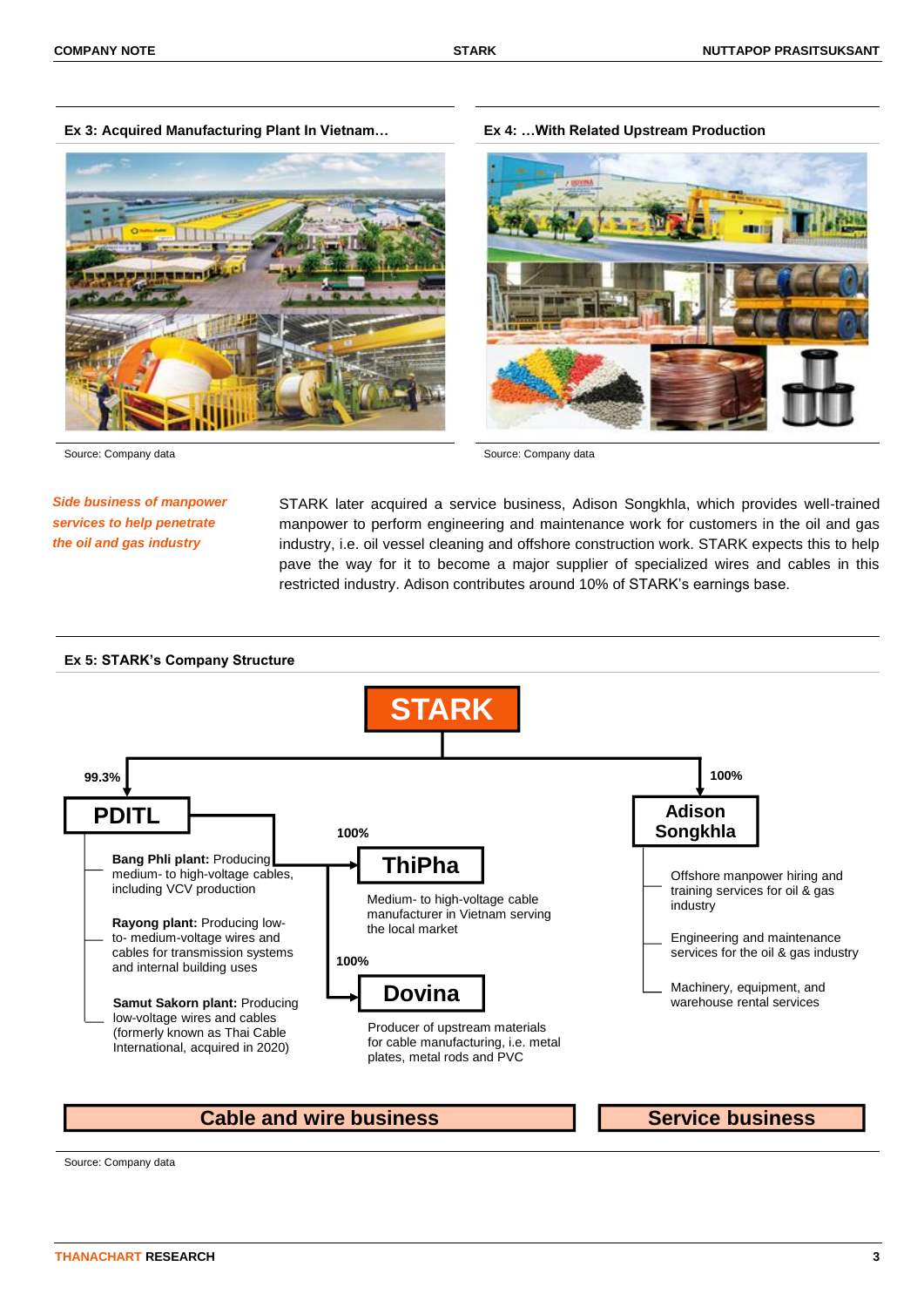

Initiating with a BUY and a Bt5.0 TP

*We see STARK as a big fish with high and improving profitability*

We initiate coverage on STARK with a BUY for three key reasons:

- 1) STARK is big-fish company in the non-automotive electricity wire and cable markets in Thailand and Vietnam, where there is growing demand for electricity wires and cables to upgrade and replace national electricity transmission systems in preparation for a surge in electricity demand for electric vehicles (EV) and efficiency improvements via Smart Grid applications.
- 2) We estimate STARK's earnings to triple in three years from strong demand growth in its two key markets, and an expected expanding margin trend backed by market demand shifting toward higher-end products and its larger scale advantages.
- 3) STARK is a highly profitable company with a 41% ROE in 2021F and rising.

*We value STARK at Bt5.0/share*

Given STARK's strong growth outlook and high profitability, we don't see its PE of 34x in 2021F as demanding. We value STARK using DCF methodology, using a 2022F base year, to derive a 12-month TP of Bt5.0/share.

#### **Ex 8: Our Key Assumptions**

|                                   | 2021F | 2022F | 2023F | 2024F | 2025F |
|-----------------------------------|-------|-------|-------|-------|-------|
| Revenue growth (%)                | 17.4  | 15.3  | 13.7  | 10.6  | 9.6   |
| Gross margin (%)                  | 20.5  | 22.2  | 23.9  | 24.7  | 25.3  |
|                                   |       |       |       |       |       |
| Total production capacity (m tpa) | 250.0 | 265.0 | 280.0 | 295.0 | 300.0 |
| Plant utilization (%)             | 54.4  | 59.8  | 65.0  | 68.7  | 74.4  |

Source: Thanachart estimates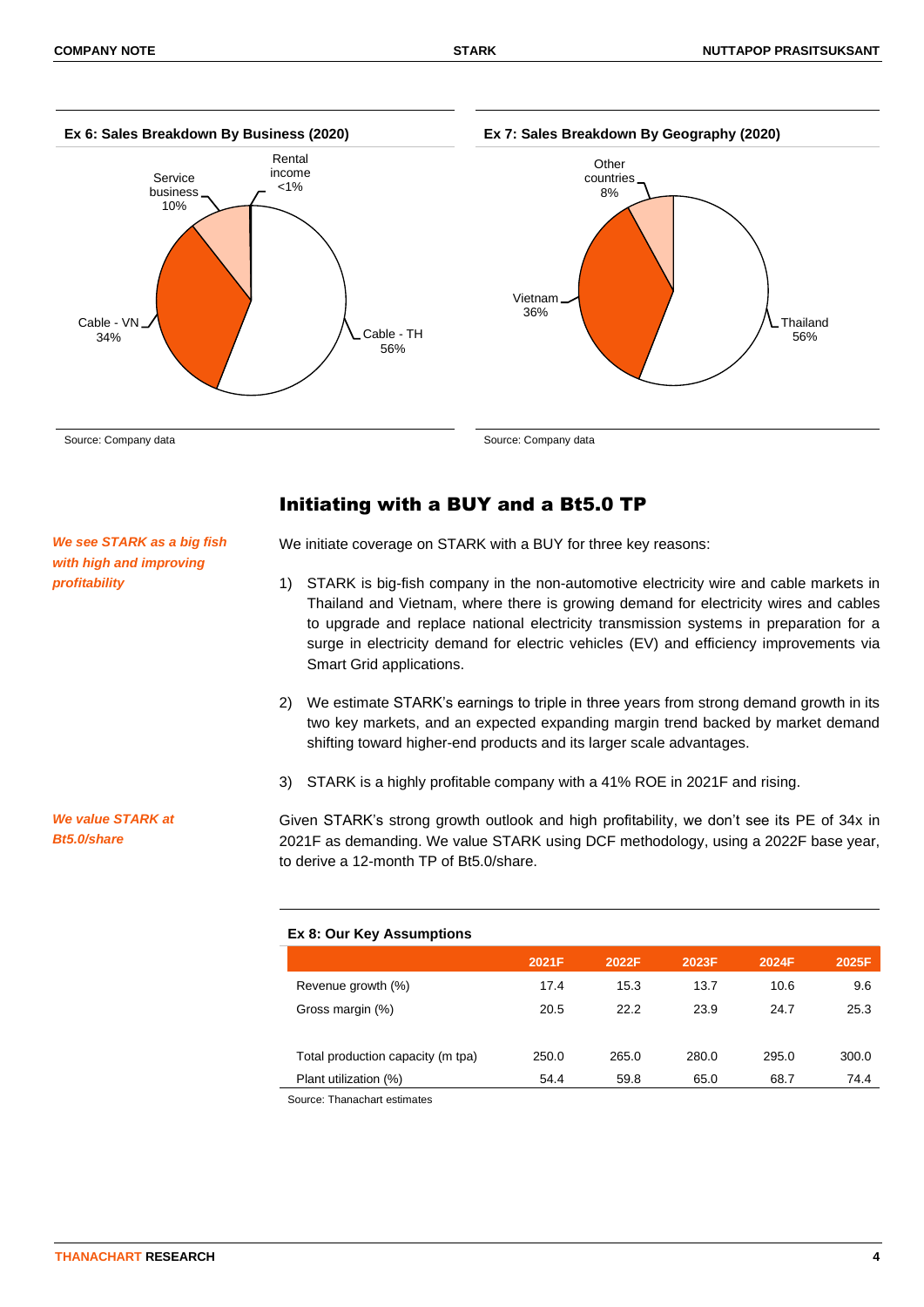*Strong cable demand from infrastructure investment in Thailand over 2020-25…*

# Foundations for growth

As a major player in both markets, we expect STARK to enjoy strong demand for electricity wires and cables to support investments by the Thai and Vietnamese governments in their national electricity transmission systems. Thai government, via the state-owned enterprise Electricity Generating Authority of Thailand (EGAT), plans to invest a total of Bt562bn over 2020-25 on 1) the expansion of electricity transmission line coverage nationwide to support urbanization and the rollout of EV charging stations across the country, and 2) the installation of underground electricity cable networks in major city areas to improve the landscape and boost safety for surrounding communities. We estimate Bt226bn (40%) of wire and cable value from those projects, which is a sizable opportunity for STARK. If we assume it maintains a 30% share of the Thai cable market, this implies Bt13.5bn in revenue p.a. for STARK over 2021-25F. Note that STARK strengthened its competitiveness in the domestic market by acquiring Thai Cable International Co., Ltd. (TCI), a common-type cable manufacturer (i.e. low-voltage cables and bare electricity wires), last year to expand its product coverage. This offers potential upside for STARK to win a larger share in the biddings for infrastructure projects.

*…and Vietnam expanding its electricity generation and transmission capacity*

Vietnam plans to accelerate its investment in national electricity generation and transmission capacity to cope with its fast-growing economy, backed by increasing foreign investment. According to its latest Power Development Plan (revised PDP-7, March 2016), Vietnam targets to build power plants with a total of 82GW of capacity over 2021-30 to serve a forecasted 8% p.a. of electricity consumption growth during the period. The government has set aside more than a Bt1.0trn investment budget for this expansion, including construction costs for the required infrastructure of transmission lines and substations. We estimate this mega-investment electricity generation plan to translate into a Bt175bn cable market value in Vietnam in five years.

| <b>Project</b>                                                                    | <b>Investment budget</b> | <b>Estimated cable value</b> |
|-----------------------------------------------------------------------------------|--------------------------|------------------------------|
|                                                                                   | <b>Bt</b> bn             | Bt bn                        |
| <b>Thailand</b>                                                                   |                          |                              |
| - PEA transmission line expansion for SMART grid and underground cables           | 239.0                    | 71.7                         |
| - MEA underground cable rollout in key cities                                     | 143.0                    | 42.9                         |
| - Transmission line expansion for the EEC area                                    | 77.0                     | 23.1                         |
| - EGAT transmission line expansion for higher electricity demand and urbanization | 110.0                    | 88.0                         |
| - Other related mega-infrastructure projects (i.e. sky train, highspeed train)    | 1796.0                   | 89.8                         |
| <b>Subtotal</b>                                                                   |                          | 315.5                        |
|                                                                                   |                          |                              |
| Vietnam                                                                           |                          |                              |
| - New power plants                                                                | 794.5                    | 79.5                         |
| - Transmission line upgrades and expansions                                       | 317.1                    | 95.1                         |
| <b>Subtotal</b>                                                                   |                          | 174.6                        |
|                                                                                   |                          |                              |
| Total market opportunities over 2020-25 from government projects                  |                          | 490.1                        |

# **Ex 9: Opportunities From Various Infrastructure Projects In Thailand And Vietnam Over 2020-25**

Sources: Thailand's Power Development Plan 2018 rev.1, Vietnam's Power Development Plan 7, Company data, Thanachart estimates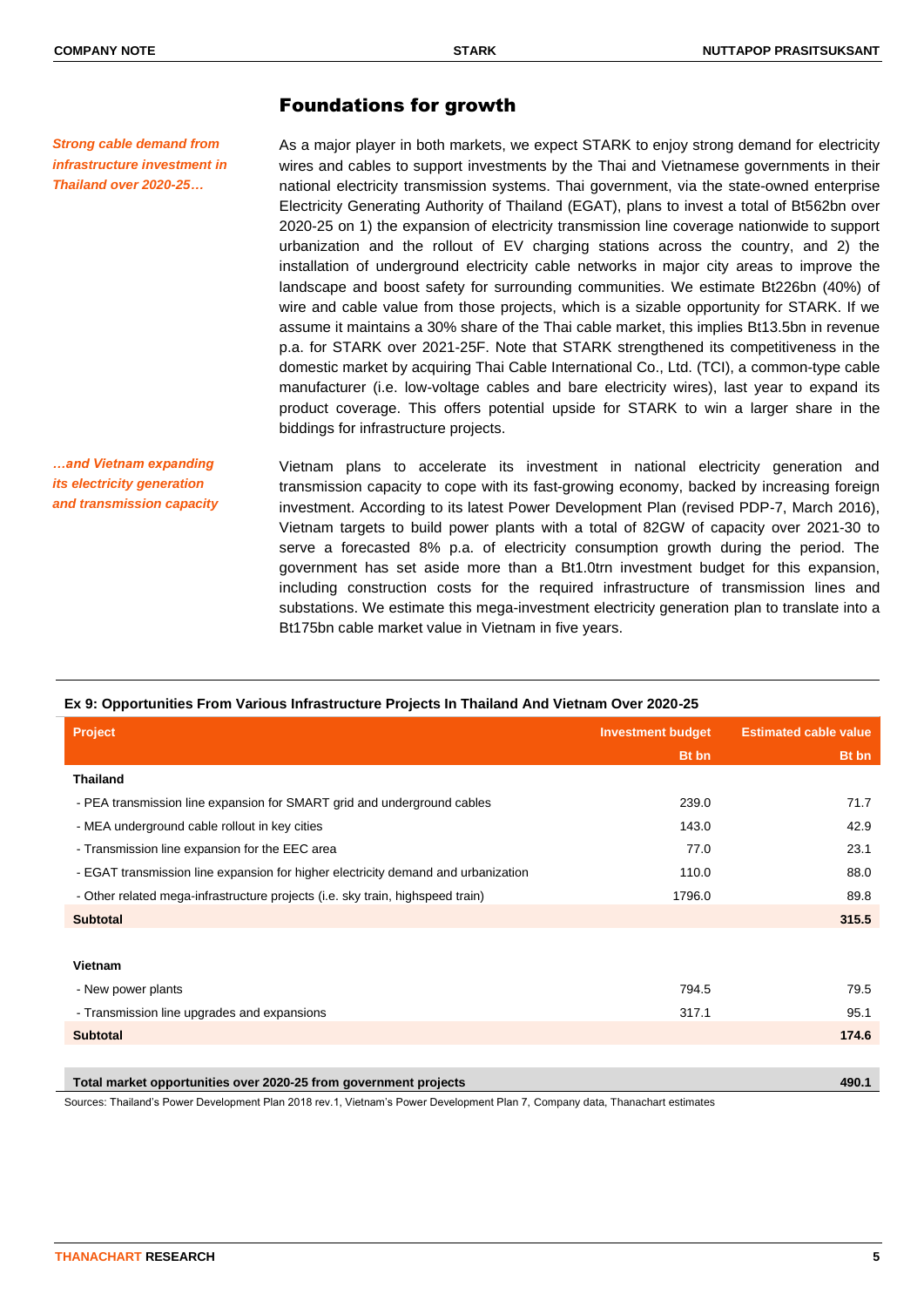*Scale benefits enhance its competitiveness in the global market*

After several acquisitions over the past few years, we believe STARK has now become competitive in the global cable market. We expect this to enhance opportunities for STARK to export more, taking advantage of low operating costs and tax privileges from trade agreements Thailand and Vietnam have signed with major developed countries. Some 8% of STARK's sales comprise exported products currently, supplying wires and cables to global engineering contractors carrying out infrastructure projects in various countries (i.e. Indonesia, African nations, and countries in the Middle East). We believe this will become a new growth driver for STARK within the next few years as it gains a reputation over time as one of the lowest-cost producers with sizable production capacity on a global scale.

# Earnings look set to triple in three years

*Strong sales growth the key driver for its 3x earnings base jump*

We see STARK as a solid-growth stock and estimate its earnings base to jump by 3x to Bt3.3bn in 2023F (from Bt1.1bn in 2020). This is backed by our sales growth assumption of 15% p.a. in 2021-23F. Most of our expected 17% sales growth in 2021F is from the full-year contribution from the Vietnamese plants acquired in April 2020, which doubled its total production capacity. We estimate another 15% and 14% sales growth in 2022F and 2023F as we foresee a resumption of infrastructure constructions in Thailand and Vietnam, after some delays in those projects during the COVID-19 pandemic over the past one-and-a-half years. The Thai government is accelerating its investments to expand national electricity coverage and capacity to support electric vehicle (EV) adoption, which would require sufficient charging stations nationwide to bolster consumer confidence. In Vietnam, construction of new power plants has continued, to support its fast-growing GDP even during the COVID-19 crisis. These imply huge demand for electricity wires and cables in two key markets for STARK.





*…and its expanding margin trend from favorable industry trends…*

Sources: Company data, Thanachart estimates Sources: Company data, Thanachart estimates

An expanding margin trend is the second key earnings growth driver for STARK. This is supported by: *First,* operating leverage benefits from our expectation for plant utilization to increase from 51% right after its two major acquisitions in 2020 to 73% in 2023F. *Second,*  we foresee a trend of upgrading the core national grid's transmission lines into a highvoltage cable system to increase the transmission capacity in areas with a high density of electricity demand, i.e. major cities and industrial community areas. We expect this to result in higher demand for STARK's higher-end products of medium- to extra-high voltage cables and specialized cables (submarine and underground cables, and high-resistance cables), and we estimate the portion of these high-margin products to increase to 38% of its sales in 2023F (33% in 2020).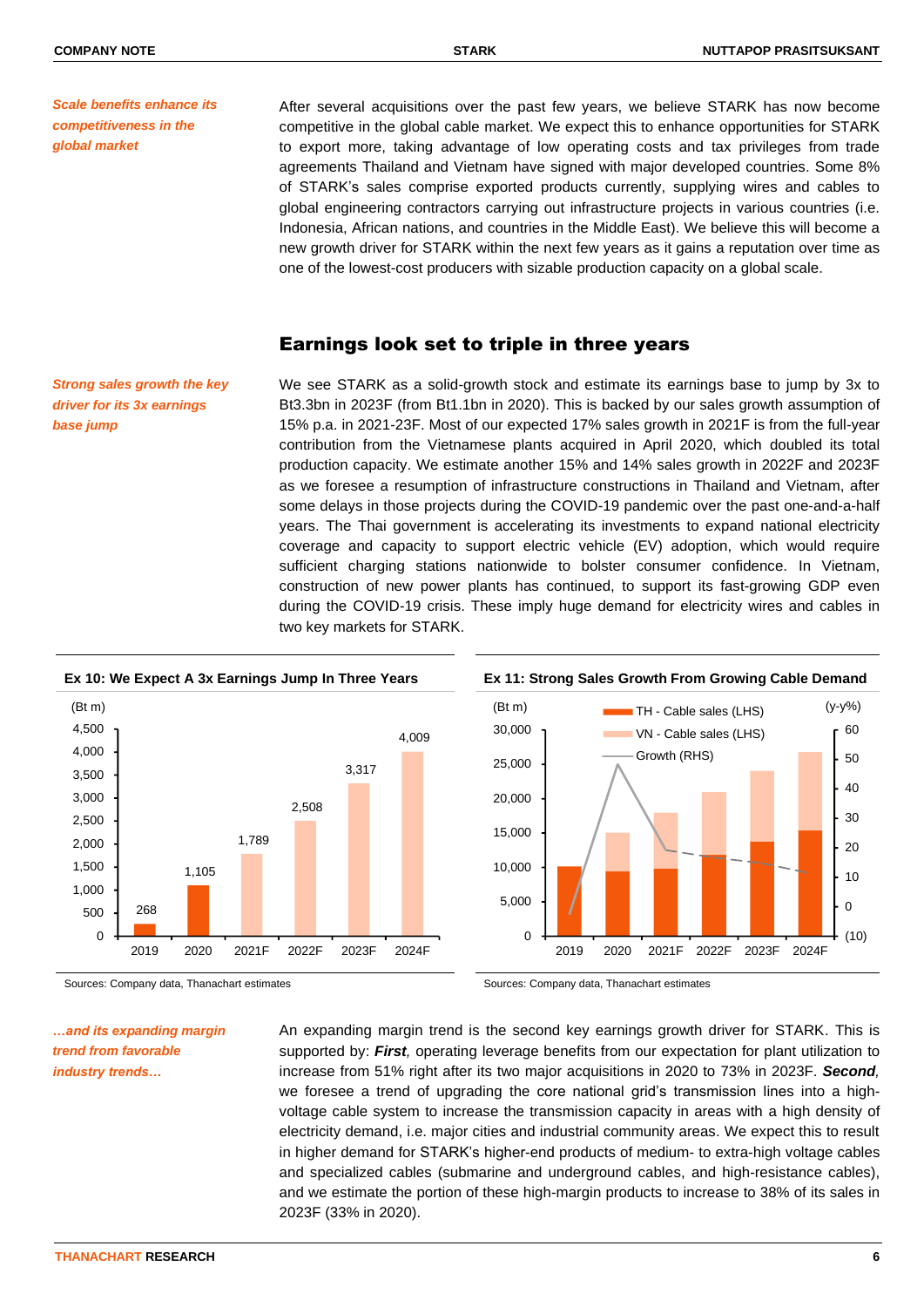*…and synergy and scale benefits from its acquisitions last year*

**Third**, we expect synergy benefits on cost reductions via 1) higher purchasing power with its suppliers as STARK has become the largest wire and cable manufacturer in the region, 2) lower costs for feedstocks since STARK now has its own upstream plants for rod conversion and polymer mixing facilities, and 3) STARK transferring its labor-intensive work to plants in Vietnam given the lower wage costs there and lower utility prices compared to its main plants in Thailand. Note that due to the cost-plus nature of the electricity cable market, the rise in global copper and aluminum prices, which are two of its key raw materials, does not have significant impact on STARK's margins.

## **Ex 12: Variety Of Electricity Cables Provided By STARK, From Low- To High-End**



Source: Company data

### **Ex 13: High Value-Added From Complicated Production Processes For High-Voltage And Specialty Cables**



Sources: Company data, General Cable, Sumitomo





Sources: Company data, Thanachart estimates Sources: Company data, Thanachart estimates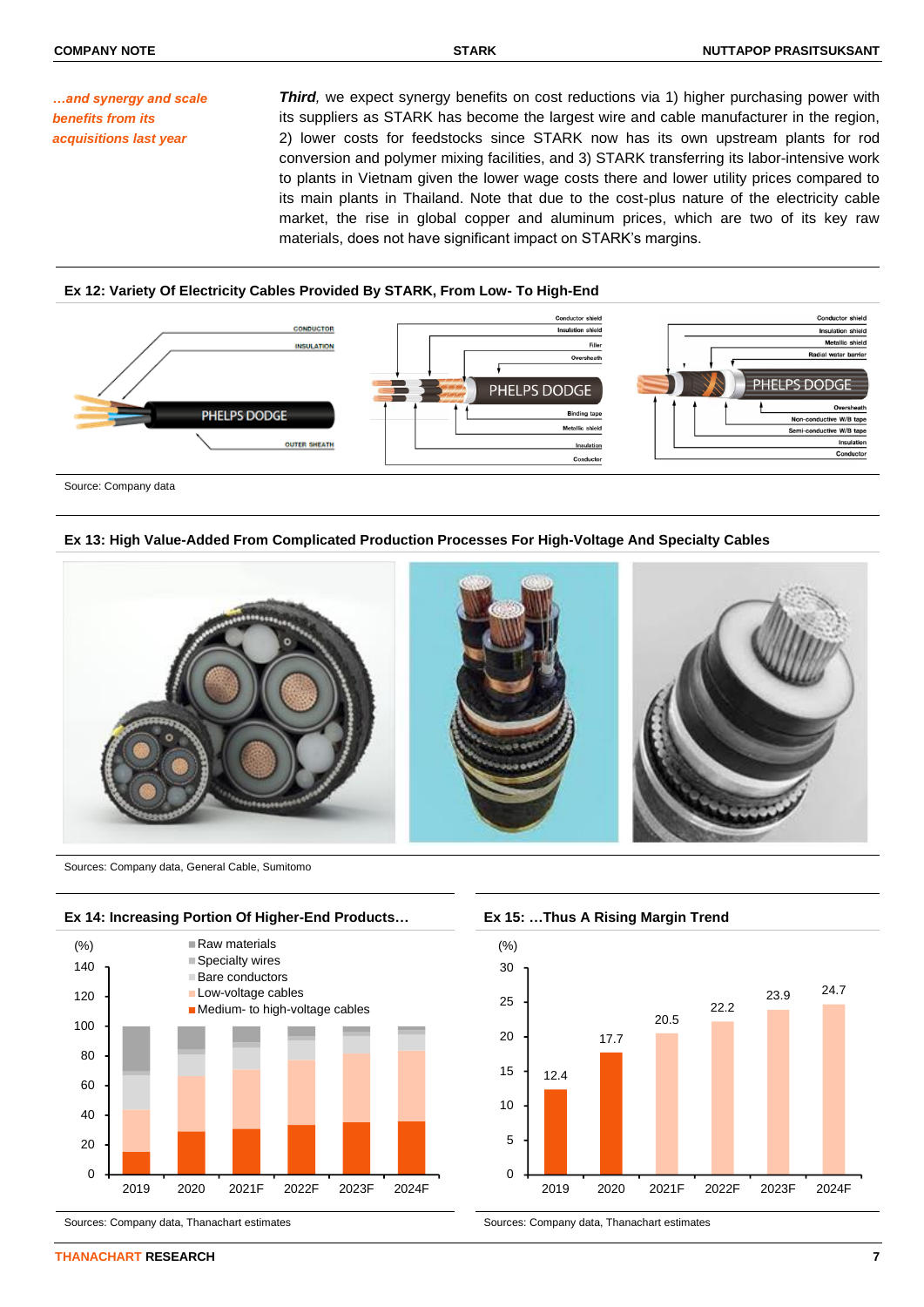| Ex 16: 12-month DCF-based TP Calculation Using A Base Year Of 2022F |  |  |
|---------------------------------------------------------------------|--|--|
|---------------------------------------------------------------------|--|--|

|                                        |        |       |       |        |       |       |       |       |       |       |       |        | <b>Terminal</b> |
|----------------------------------------|--------|-------|-------|--------|-------|-------|-------|-------|-------|-------|-------|--------|-----------------|
| (Bt m)                                 |        | 2022F | 2023F | 2024F  | 2025F | 2026F | 2027F | 2028F | 2029F | 2030F | 2031F | 2032F  | Value           |
| EBITDA (excl. depre from right of use) |        | 4,302 | 5,396 | 6,269  | 7,107 | 7,808 | 8,280 | 8,634 | 8,985 | 9,331 | 9,689 | 10,060 |                 |
| Free cash flow                         |        | 1,883 | 1,844 | 21,978 | 3,787 | 4,679 | 5,504 | 5,837 | 6,115 | 6,392 | 6,655 | 6,928  | 106,279         |
| PV of free cash flow                   |        | 1,749 | 1,590 | 17,584 | 2,813 | 3,158 | 3,433 | 3,365 | 3,259 | 3,148 | 3,030 | 2,780  | 42,655          |
| Risk-free rate (%)                     | 2.5    |       |       |        |       |       |       |       |       |       |       |        |                 |
| Market risk premium (%)                | 8.0    |       |       |        |       |       |       |       |       |       |       |        |                 |
| Beta                                   | 0.9    |       |       |        |       |       |       |       |       |       |       |        |                 |
| WACC(%)                                | 7.7    |       |       |        |       |       |       |       |       |       |       |        |                 |
| Terminal growth (%)                    | 2.0    |       |       |        |       |       |       |       |       |       |       |        |                 |
| Enterprise value -<br>add investments  | 88,563 |       |       |        |       |       |       |       |       |       |       |        |                 |
| Net debt (2021F)                       | 9,202  |       |       |        |       |       |       |       |       |       |       |        |                 |
| Minority interest                      | 55     |       |       |        |       |       |       |       |       |       |       |        |                 |
| Equity value                           | 79,305 |       |       |        |       |       |       |       |       |       |       |        |                 |
| # of shares*                           | 15,875 |       |       |        |       |       |       |       |       |       |       |        |                 |
| Equity value/share (Bt)                | 5.00   |       |       |        |       |       |       |       |       |       |       |        |                 |

Sources: Company data, Thanachart estimates

Note: \* We use a number of fully-diluted shares in our DCF calculation, assuming all of its STARK-W1 warrants to be exercise in 2024F.

# Valuation Comparison

# **Ex 17: Comparison With Regional Peers**

|                                    |                          |                | <b>EPS growth</b> |            | —— PE | $\overbrace{\hspace{25mm}}^{}$ | $-$ P/BV $-$ |            | $-$ EV/EBITDA $ -$ Div yield $-$ |      |     |            |
|------------------------------------|--------------------------|----------------|-------------------|------------|-------|--------------------------------|--------------|------------|----------------------------------|------|-----|------------|
| Name                               | <b>BBG</b> code          | Country        | 21F               | <b>22F</b> | 21F   | 22F                            | 21F          | <b>22F</b> | 21F                              | 22F  | 21F | <b>22F</b> |
|                                    |                          |                | $(\%)$            | (%)        | (x)   | (x)                            | (x)          | (x)        | (x)                              | (x)  | (%) | $(\%)$     |
| Nexans SA                          | <b>NEX FP</b>            | France         | 99.3              | 27.7       | 20.3  | 15.9                           | 2.3          | 2.1        | 7.7                              | 6.8  | 1.0 | 1.3        |
| nVent Electric PLC                 | NVT US                   | <b>Britain</b> | na                | 8.5        | 17.4  | 16.0                           | 2.0          | 1.9        | 13.8                             | 13.4 | 2.3 | 2.4        |
| <b>TE Connectivity Ltd</b>         | TEL US                   | Switzerland    | na                | 10.2       | 21.7  | 19.7                           | 4.4          | 4.0        | 14.2                             | 13.2 | 1.5 | 1.5        |
| Huber + Suhner AG                  | <b>HUBN SW</b>           | Switzerland    | 15.5              | 21.6       | 23.8  | 19.5                           | 2.3          | 2.1        | 12.1                             | 10.2 | 2.1 | 2.4        |
| <b>Topsec Technologies Group</b>   | 002212 CH                | China          | 62.9              | 40.5       | 34.2  | 24.4                           | 2.2          | 2.1        | 28.7                             | 20.6 | 0.3 | 0.3        |
| Yangtze Optical Fibre & Cabl       | 601869 CH China          |                | 10.1              | 20.7       | 32.4  | 26.9                           | 2.0          | 1.9        | 15.1                             | 13.2 | 0.9 | 1.1        |
| <b>Arrow Syndicate PCL</b>         | <b>ARROW TB Thailand</b> |                | 3.0               | 8.8        | 13.2  | 12.2                           | 6.3          | 6.8        | 10.3                             | 9.9  | 5.2 | 5.7        |
| <b>Interlink Communication PCL</b> | <b>ILINK TB</b>          | Thailand       | 44.4              | 25.0       | 12.6  | 10.1                           | na           | na         | na                               | na   | 2.4 | 2.9        |
| Interlink Telecom PCL              | <b>ITEL TB</b>           | Thailand       | 16.7              | 21.4       | 19.7  | 16.2                           | 2.0          | 1.8        | 11.0                             | 10.0 | 1.9 | 2.4        |
| Stark Corporation *                | <b>STARK TB</b>          | Thailand       | 61.9              | 40.2       | 33.7  | 24.1                           | 11.9         | 9.3        | 19.8                             | 15.3 | 1.5 | 2.1        |
|                                    |                          |                |                   |            |       |                                |              |            |                                  |      |     |            |
| Average                            |                          |                | 39.2              | 22.5       | 22.9  | 18.5                           | 3.9          | 3.6        | 14.7                             | 12.5 | 1.9 | 2.2        |

Sources: Bloomberg, \* Thanachart estimates

Based on 18 June 2021 closing prices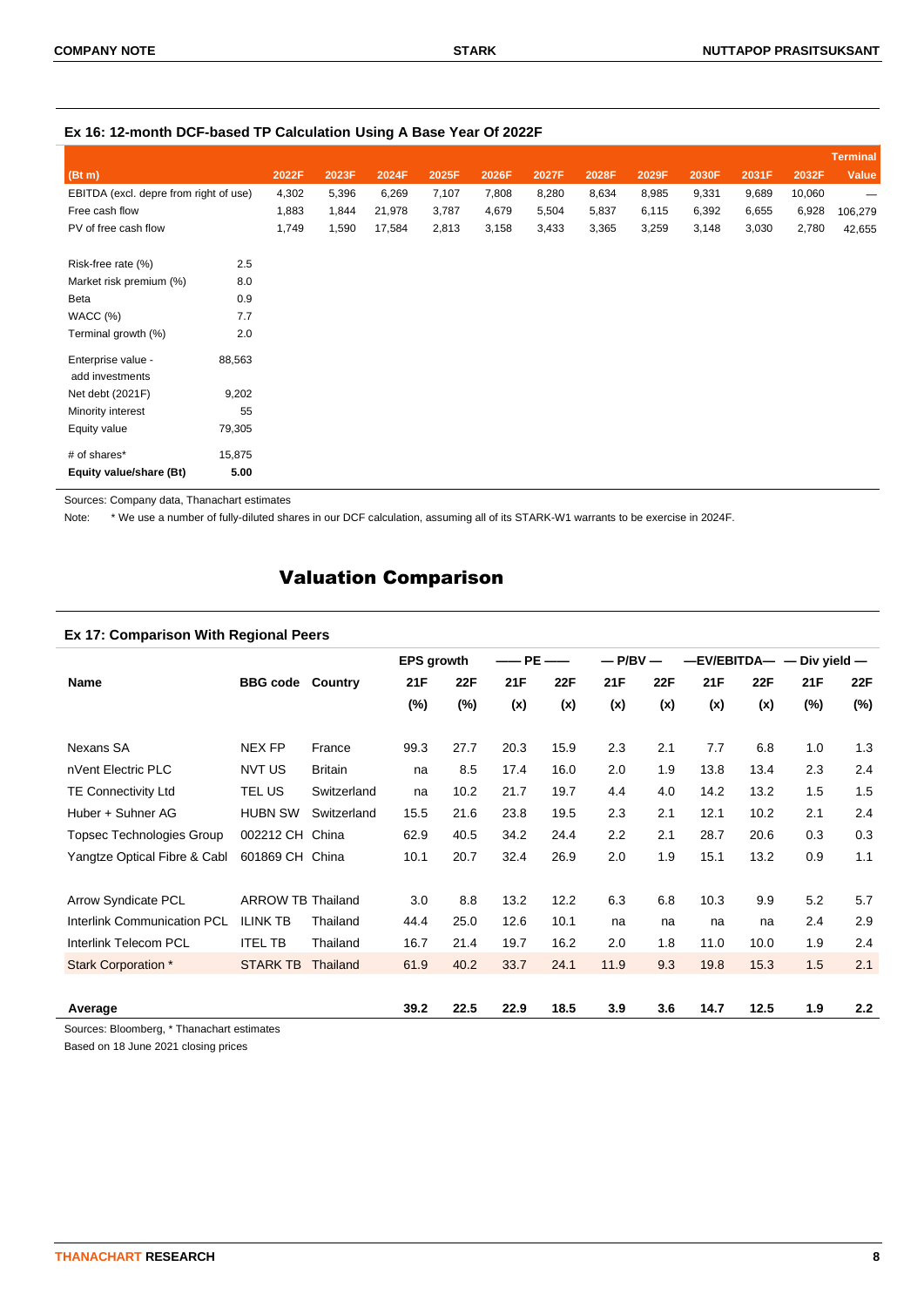# **COMPANY DESCRIPTION COMPANY RATING**

Stark Corporation Pcl (STARK) is a holding company with subsidiaries that are major wire and cable manufacturers with more than 50 years of industry experience in Thailand and Vietnam. Its total production capacity is the largest in ASEAN and it is ranked 14<sup>th</sup> globally. STARK also runs service businesses of providing manpower, logistics, and warehouse rentals to clients in the oil and gas industry.



Source: Thanachart Source: Thanachart Source: Thanachart in Source: Thanachart; \* CG Rating

### **THANACHART'S SWOT ANALYSIS**

- Good reputation and track record in home-based markets
- Strong purchasing power with its suppliers and scale benefits over peers as it is now the largest cable producer in ASEAN

### $\overline{O}$  — Opportunity  $\overline{I}$  — Threat

- Opportunities to export more products, and leverage on scale advantages, low labor wages, and tax privileges with various developing countries
- Potential to acquire more related businesses to strengthen its competitiveness and increase market share

#### S — Strength W — Weakness

- Relies on importing key raw materials, copper and aluminum, from abroad
- Relies on government spending on national infrastructure projects to grow sales

- Cable manufacturing is a mature technology, so it is not difficult for new players with substantial capital to penetrate the market
- Changes to tax incentives and regulations to take part in biddings for infrastructure projects in each country

#### **CONSENSUS COMPARISON RISKS TO OUR INVESTMENT CASE**

|                       | <b>Consensus</b> | <b>Thanachart</b> | Diff    |
|-----------------------|------------------|-------------------|---------|
| Target price (Bt)     | 6.50             | 5.00              | $-23%$  |
| Net profit 21F (Bt m) | na               | 1,789             | na      |
| Net profit 22F (Bt m) | na               | 2,508             | na      |
| <b>Consensus REC</b>  | <b>BUY: 1</b>    | HOLD: 0           | SELL: 0 |

### **HOW ARE WE DIFFERENT FROM THE STREET?**

- We are one of only two brokers covering the stock.
- Our TP is lower, likely as we are more conservative on STARK's growth potential from more exports.

- Slower-than-expected pace of infrastructure progress in Thailand and Vietnam, either from changes in government policy or delays to construction, would represent a downside risk to our earnings forecasts.
- Slower-than-expected pace of its capacity expansion plan and ability to build new capacity represents another downside risk to our numbers.
- Lower-than-expected demand for high-end products would represent a downside risk to its margins, and therefore our earnings projections.

Sources: Bloomberg consensus, Thanachart estimates Source: Thanachart estimates Source: Thanachart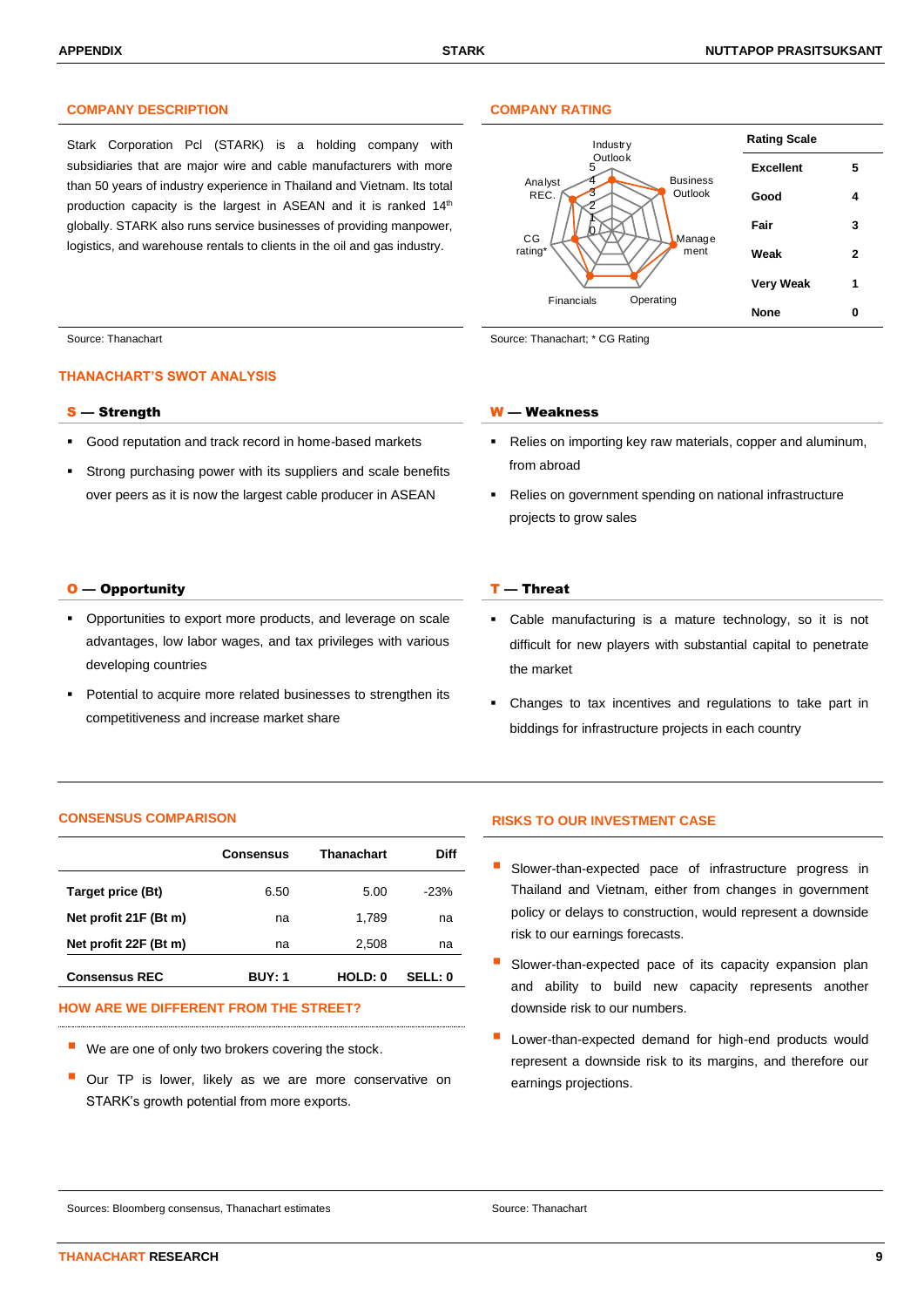| <b>INCOME STATEMENT</b>           |        |        |        |        |        |
|-----------------------------------|--------|--------|--------|--------|--------|
| FY ending Dec (Bt m)              | 2019A  | 2020A  | 2021F  | 2022F  | 2023F  |
| Sales                             | 11,529 | 16,858 | 19,788 | 22,820 | 25,954 |
| Cost of sales                     | 10,103 | 13,869 | 15,730 | 17,750 | 19,747 |
| Gross profit                      | 1,426  | 2,989  | 4,058  | 5,070  | 6,207  |
| % gross margin                    | 12.4%  | 17.7%  | 20.5%  | 22.2%  | 23.9%  |
| Selling & administration expenses | 607    | 866    | 1,065  | 1,176  | 1,259  |
| <b>Operating profit</b>           | 819    | 2,123  | 2,993  | 3,894  | 4,948  |
| % operating margin                | 7.1%   | 12.6%  | 15.1%  | 17.1%  | 19.1%  |
| Depreciation & amortization       | 193    | 357    | 515    | 588    | 634    |
| <b>EBITDA</b>                     | 1,012  | 2,480  | 3,508  | 4.482  | 5,582  |
| % EBITDA margin                   | 8.8%   | 14.7%  | 17.7%  | 19.6%  | 21.5%  |
| Non-operating income              | 79     | 60     | 52     | 59     | 70     |
| Non-operating expenses            | 0      | 0      | 0      | 0      | 0      |
| Interest expense                  | (487)  | (660)  | (659)  | (608)  | (595)  |
| Pre-tax profit                    | 410    | 1,523  | 2,386  | 3,344  | 4,423  |
| Income tax                        | 145    | 419    | 596    | 836    | 1,106  |
| After-tax profit                  | 265    | 1,104  | 1,789  | 2,508  | 3,317  |
| % net margin                      | 2.3%   | 6.5%   | 9.0%   | 11.0%  | 12.8%  |
| Shares in affiliates' Earnings    | 3      | 1      | 0      | 0      | 0      |
| Minority interests                | 0      | 0      | 0      | 0      | 0      |
| Extraordinary items               | (10)   | 513    | 0      | 0      | 0      |
| <b>NET PROFIT</b>                 | 258    | 1,619  | 1,789  | 2,508  | 3,317  |
| Normalized profit                 | 268    | 1,105  | 1,789  | 2,508  | 3,317  |
| EPS (Bt)                          | 0.0    | 0.1    | 0.1    | 0.2    | 0.2    |
| Normalized EPS (Bt)               | 0.0    | 0.1    | 0.1    | 0.2    | 0.2    |
| <b>BALANCE SHEET</b>              |        |        |        |        |        |
| FY ending Dec (Bt m)              | 2019A  | 2020A  | 2021F  | 2022F  | 2023F  |
| <b>ASSETS:</b>                    |        |        |        |        |        |
| Current assets:                   | 8,707  | 16,331 | 17,187 | 19,143 | 21,824 |
| Cash & cash equivalent            | 1,431  | 1,156  | 1,000  | 1,500  | 2,000  |
| Account receivables               | 3,465  | 6,042  | 6,777  | 7,502  | 8,533  |
| <b>Inventories</b>                | 3,671  | 8,618  | 9,050  | 9,726  | 10,820 |
| <b>Others</b>                     | 140    | 515    | 359    | 415    | 471    |
| Investments & loans               | 300    | 344    | 344    | 344    | 344    |
| Net fixed assets                  | 2,604  | 4,213  | 4,325  | 4,418  | 5,470  |
| Other assets                      | 1,044  | 6,429  | 5,816  | 5,352  | 4,783  |
| <b>Total assets</b>               | 12,655 | 27,316 | 27,672 | 29,257 | 32,422 |
| <b>LIABILITIES:</b>               |        |        |        |        |        |
| Current liabilities:              | 8,138  | 19,649 | 16,591 | 16,564 | 17,824 |
| Account payables                  | 4,788  | 10,248 | 10,774 | 11,185 | 12,443 |
| Bank overdraft & ST loans         | 2,528  | 7,761  | 3,061  | 2,420  | 2,428  |
| Current LT debt                   | 666    | 1,057  | 2,142  | 2,178  | 2,186  |
| Others current liabilities        | 155    | 583    | 613    | 781    | 766    |

**Total LT debt 1,754 3,310 4,999 5,082 5,100** Others LT liabilities 1,098 450 594 977 1,072 1,098

Warrants 0 0 0 0 0 Surplus (493) (591) (591) (591) (591) **Retained earnings 965 2,935 4,277 5,711 7,572** Shareholders' equity 2,268 3,709 5,050 6,484 8,345 **Liabilities & equity 12,655 27,316 27,672 29,257 32,422**

*We see STARK as a growth stock with earnings tripling in three years*

*Winding down gearing after a few major acquisitions in 2020*

# **Total liabilities 10,341 23,553 22,566 22,718 24,022** Minority interest 16 55 55 55 55 55 55 Preferreds shares 0 0 0 0 0 0 0 Paid-up capital 12,338 11,906 11,906 11,906 11,906 Share premium (10,542) (10,542) (10,542) (10,542) (10,542)

Sources: Company data, Thanachart estimates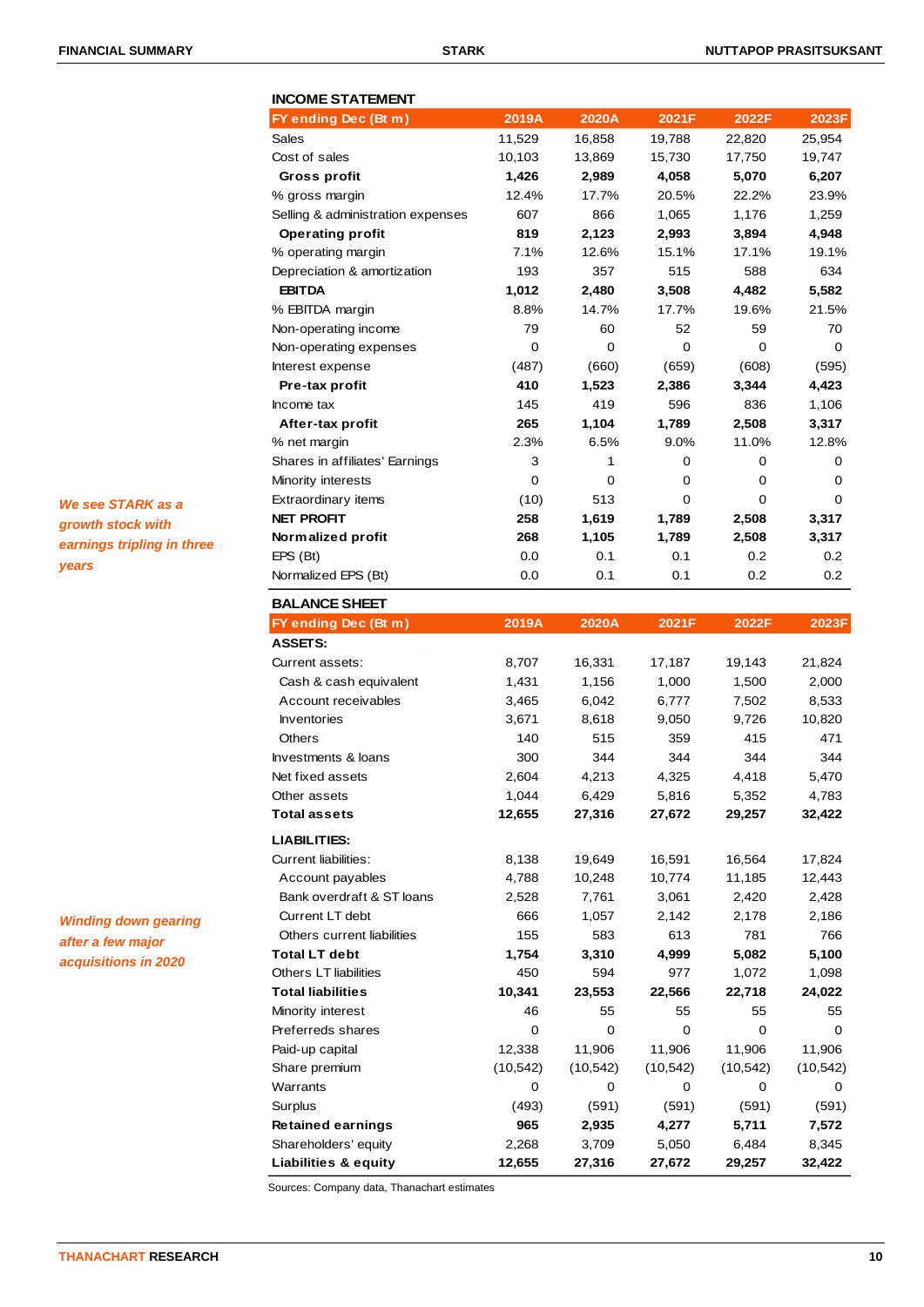# **CASH FLOW STATEMENT**

| FY ending Dec (Bt m)              | 2019A    | 2020A    | 2021F    | 2022F    | 2023F    |
|-----------------------------------|----------|----------|----------|----------|----------|
| Earnings before tax               | 410      | 1,523    | 2,386    | 3,344    | 4,423    |
| Tax paid                          | (129)    | (205)    | (655)    | (740)    | (1,098)  |
| Depreciation & amortization       | 193      | 357      | 515      | 588      | 634      |
| Chg In w orking capital           | (547)    | (2,064)  | (641)    | (991)    | (866)    |
| Chg In other CA & CL / minorities | (702)    | 25       | 36       | 17       | (80)     |
| Cash flow from operations         | (774)    | (364)    | 1,640    | 2,218    | 3,014    |
| Capex                             | (405)    | (1, 924) | (500)    | (500)    | (1,500)  |
| Right of use                      | $\Omega$ | (308)    | (500)    | (200)    | (100)    |
| ST loans & investments            | (30)     | (179)    | 209      | 0        | 0        |
| LT loans & investments            | 1,078    | (44)     | $\Omega$ | $\Omega$ | 0        |
| Adj for asset revaluation         | (640)    | $\Omega$ | $\Omega$ | $\Omega$ | 0        |
| Chg In other assets & liabilities | (315)    | (5, 103) | 1,368    | 578      | 509      |
| <b>Cash flow from investments</b> | (312)    | (7, 558) | 577      | (122)    | (1,091)  |
| Debt financing                    | 197      | 7,825    | (1,926)  | (522)    | 34       |
| Capital increase                  | 1,795    | (432)    | (0)      | $\Omega$ | 0        |
| Dividends paid                    | 0        | 0        | (447)    | (1,074)  | (1, 456) |
| Warrants & other surplus          | 0        | 0        | 0        | 0        | 0        |
| Cash flow from financing          | 1,992    | 7,393    | (2, 373) | (1, 597) | (1, 422) |
| Free cash flow                    | (1, 179) | (2, 287) | 1,140    | 1,718    | 1,514    |

# **VALUATION**

| <b>VALUATION</b>                        |        |         |       |       |       |
|-----------------------------------------|--------|---------|-------|-------|-------|
| <b>FY ending Dec</b>                    | 2019A  | 2020A   | 2021F | 2022F | 2023F |
| Normalized $PE(x)$                      | 225.0  | 54.6    | 33.7  | 24.1  | 18.2  |
| Normalized $PE$ - at target price $(x)$ | 296.1  | 71.8    | 44.4  | 31.6  | 23.9  |
| PE(x)                                   | 234.2  | 37.3    | 33.7  | 24.1  | 18.2  |
| $PE - at target price (x)$              | 308.1  | 49.0    | 44.4  | 31.6  | 23.9  |
| EV/EBITDA(x)                            | 63.1   | 28.7    | 19.8  | 15.3  | 12.2  |
| $EV/EBITDA - at target price (x)$       | 81.9   | 36.4    | 25.3  | 19.5  | 15.6  |
| P/BV(x)                                 | 26.6   | 16.3    | 11.9  | 9.3   | 7.2   |
| $P/BV - at target price (x)$            | 35.0   | 21.4    | 15.7  | 12.2  | 9.5   |
| P/CFO(x)                                | (77.9) | (165.9) | 36.8  | 27.2  | 20.0  |
| Price/sales (x)                         | 3.9    | 2.7     | 2.3   | 2.0   | 1.7   |
| Dividend yield (%)                      | 0.0    | 0.0     | 1.5   | 2.1   | 2.7   |
| FCF Yield (%)                           | (2.0)  | (3.8)   | 1.9   | 2.8   | 2.5   |
| (Bt)                                    |        |         |       |       |       |
| Normalized EPS                          | 0.0    | 0.1     | 0.1   | 0.2   | 0.2   |
| <b>EPS</b>                              | 0.0    | 0.1     | 0.1   | 0.2   | 0.2   |
| <b>DPS</b>                              | 0.0    | 0.0     | 0.1   | 0.1   | 0.1   |
| BV/share                                | 0.1    | 0.2     | 0.3   | 0.4   | 0.5   |
| CFO/share                               | (0.0)  | (0.0)   | 0.1   | 0.1   | 0.2   |
| FCF/share                               | (0.1)  | (0.1)   | 0.1   | 0.1   | 0.1   |

Sources: Company data, Thanachart estimates

*Improving cash flow stream as its capex cycle has ended*

*We see its premium valuation being justified by its strong growth outlook*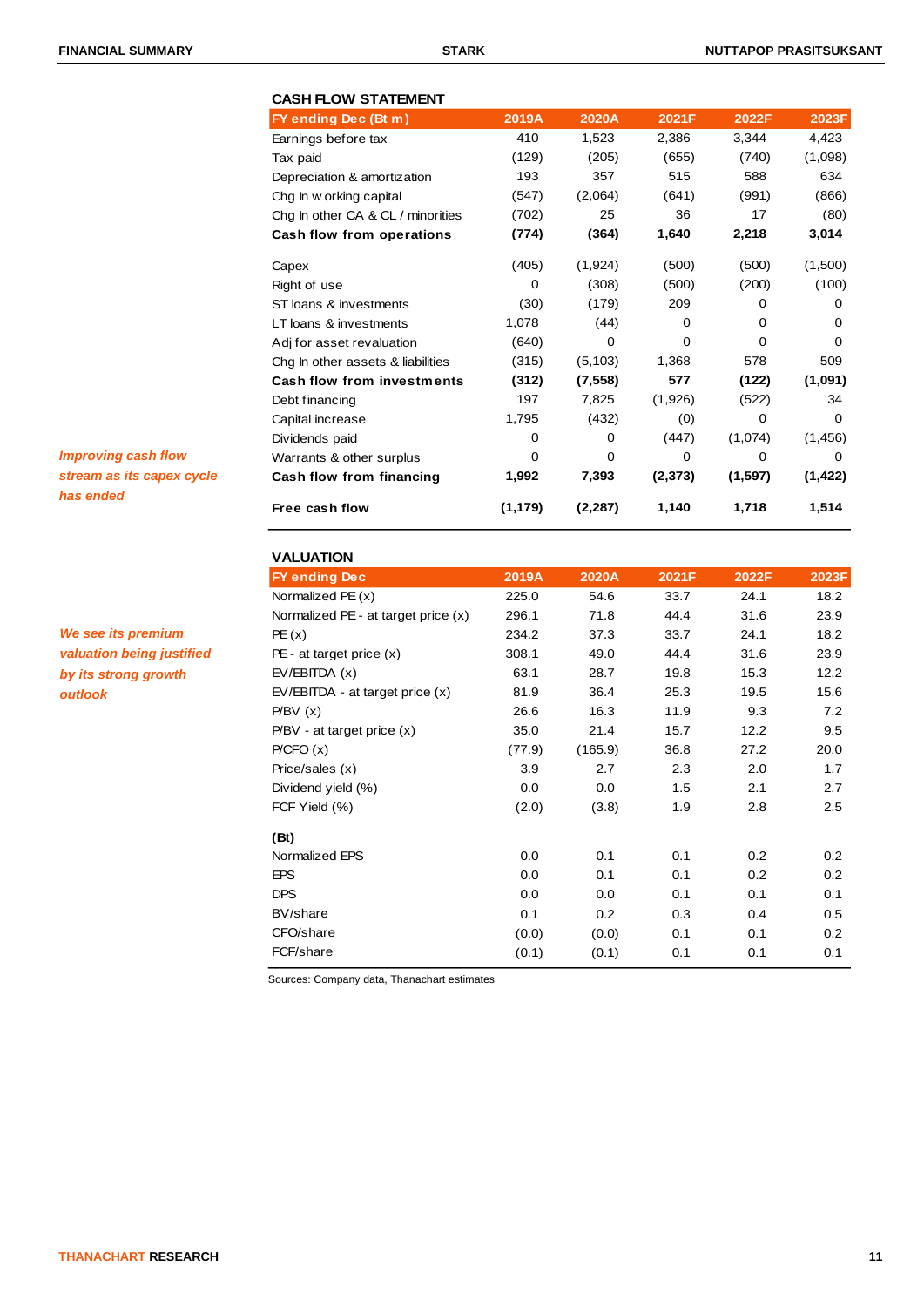| <b>FINANCIAL RATIOS</b>          |        |        |        |        |        |
|----------------------------------|--------|--------|--------|--------|--------|
| <b>FY ending Dec</b>             | 2019A  | 2020A  | 2021F  | 2022F  | 2023F  |
| <b>Growth Rate</b>               |        |        |        |        |        |
| Sales (%)                        | (2.7)  | 46.2   | 17.4   | 15.3   | 13.7   |
| Net profit (%)                   | (50.9) | 528.4  | 10.5   | 40.2   | 32.3   |
| EPS $(% )$                       | (50.9) | 528.4  | 10.5   | 40.2   | 32.3   |
| Normalized profit (%)            | (40.8) | 312.3  | 61.9   | 40.2   | 32.3   |
| Normalized EPS (%)               | (40.8) | 312.3  | 61.9   | 40.2   | 32.3   |
| Dividend payout ratio (%)        | 0.0    | 0.0    | 50.0   | 50.0   | 50.0   |
| Operating performance            |        |        |        |        |        |
| Gross margin (%)                 | 12.4   | 17.7   | 20.5   | 22.2   | 23.9   |
| Operating margin (%)             | 7.1    | 12.6   | 15.1   | 17.1   | 19.1   |
| EBITDA margin (%)                | 8.8    | 14.7   | 17.7   | 19.6   | 21.5   |
| Net margin (%)                   | 2.3    | 6.5    | 9.0    | 11.0   | 12.8   |
| $D/E$ (incl. minor) $(x)$        | 2.1    | 3.2    | 2.0    | 1.5    | 1.2    |
| Net $D/E$ (incl. minor) $(x)$    | 1.5    | 2.9    | 1.8    | 1.3    | 0.9    |
| Interest coverage - $EBIT(x)$    | 1.7    | 3.2    | 4.5    | 6.4    | 8.3    |
| Interest coverage - EBITDA (x)   | 2.1    | 3.8    | 5.3    | 7.4    | 9.4    |
| ROA - using norm profit (%)      | 2.0    | 5.5    | 6.5    | 8.8    | 10.8   |
| ROE - using norm profit (%)      | 16.5   | 37.0   | 40.9   | 43.5   | 44.7   |
| <b>DuPont</b>                    |        |        |        |        |        |
| ROE - using after tax profit (%) | 16.3   | 36.9   | 40.9   | 43.5   | 44.7   |
| - asset turnover (x)             | 0.9    | 0.8    | 0.7    | 0.8    | 0.8    |
| - operating margin (%)           | 7.8    | 12.9   | 15.4   | 17.3   | 19.3   |
| - leverage $(x)$                 | 8.1    | 6.7    | 6.3    | 4.9    | 4.2    |
| - interest burden (%)            | 45.7   | 69.8   | 78.3   | 84.6   | 88.1   |
| - tax burden (%)                 | 64.6   | 72.5   | 75.0   | 75.0   | 75.0   |
| WACC(%)                          | 7.7    | 7.7    | 7.7    | 7.7    | 7.7    |
| <b>ROIC</b> (%)                  | 10.1   | 26.6   | 15.3   | 20.5   | 25.3   |
| NOPAT (Bt m)                     | 529    | 1,539  | 2,245  | 2,921  | 3,711  |
| invested capital (Bt m)          | 5,785  | 14,681 | 14,253 | 14,664 | 16,059 |

*Improving profitability trend from a better product mix and scale benefits*

Sources: Company data, Thanachart estimates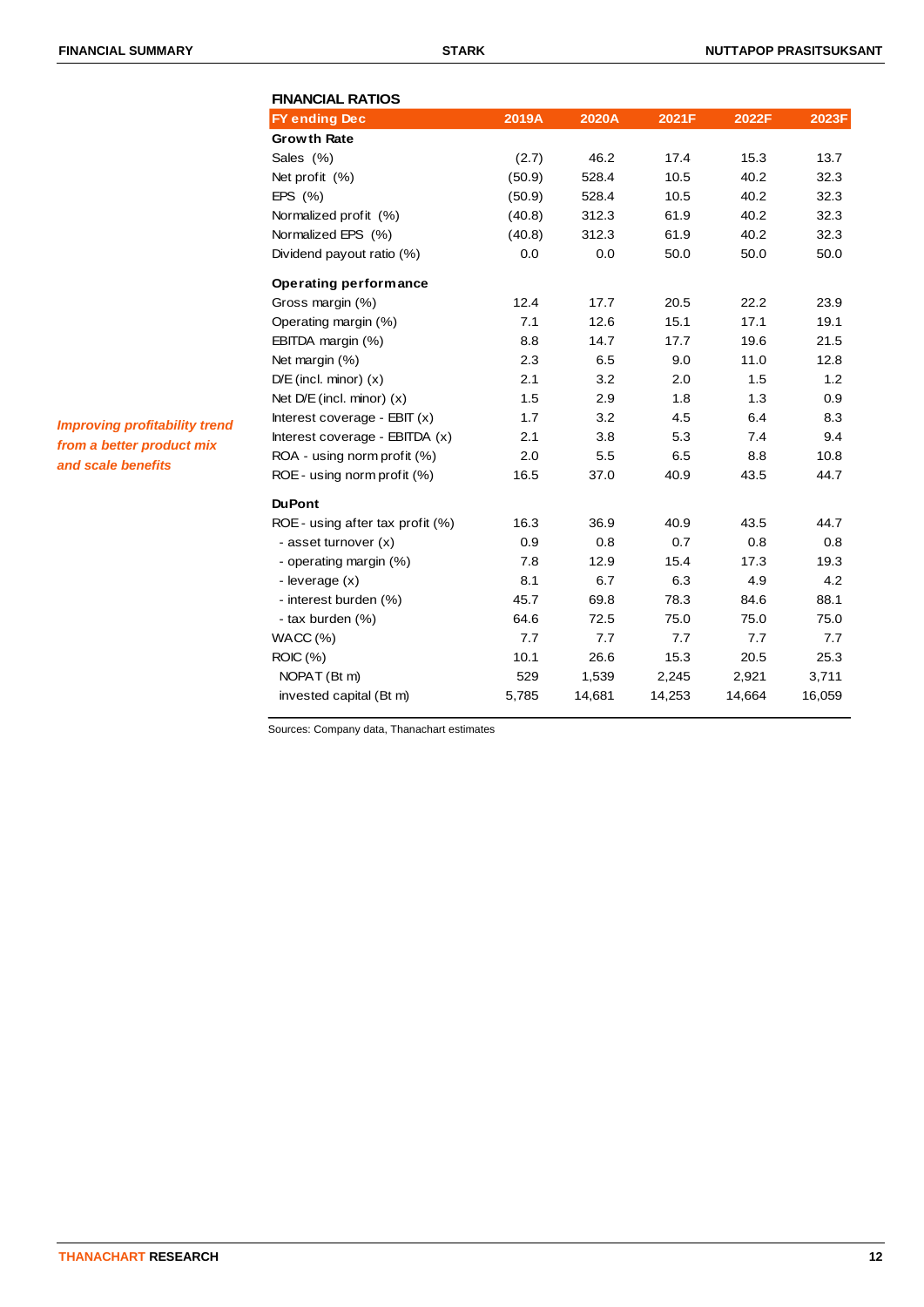### **General Disclaimers And Disclosures:**

This report is prepared and issued by Thanachart Securities Public Company Limited (TNS) as a resource only for clients of TNS, Thanachart Capital Public Company Limited (TCAP) and its group companies. Copyright © Thanachart Securities Public Company Limited. All rights reserved. The report may not be reproduced in whole or in part or delivered to other persons without our written consent.

This report is prepared by analysts who are employed by the research department of TNS. While the information is from sources believed to be reliable, neither the information nor the forecasts shall be taken as a representation or warranty for which TNS or TCAP or its group companies or any of their employees incur any responsibility. This report is provided to you for informational purposes only and it is not, and is not to be construed as, an offer or an invitation to make an offer to sell or buy any securities. Neither TNS, TCAP nor its group companies accept any liability whatsoever for any direct or consequential loss arising from any use of this report or its contents.

The information and opinions contained herein have been compiled or arrived at from sources believed reliable. However, TNS, TCAP and its group companies make no representation or warranty, express or implied, as to their accuracy or completeness. Expressions of opinion herein are subject to change without notice. The use of any information, forecasts and opinions contained in this report shall be at the sole discretion and risk of the user.

TNS, TCAP and its group companies perform and seek to perform business with companies covered in this report. TNS, TCAP, its group companies, their employees and directors may have positions and financial interest in securities mentioned in this report. TNS, TCAP or its group companies may from time to time perform investment banking or other services for, or solicit investment banking or other business from, any entity mentioned in this report. Therefore, investors should be aware of conflict of interest that may affect the objectivity of this report.

Note: Thanachart Securities Public Company Limited act as a Market Maker and Derivative Warrants Issuer. At present, TNS has issued 74 Derivative Warrants which are ADVA16C2107A, AEON16C2108A, AOT16C2109A, AOT16C2106A, BAM16C2110A, BAM16C2107A, BANP16C2109A, BANP16C2107A, BBL16C2106A, BCH16C2109A, BDMS16C2109A, BDMS16C2107A, BGRI16C2110A, BH16C2109A, BPP16C2106A, CBG16C2109B, CBG16C2109A, CBG16C2109A, CBG16C2108A, COM716C2107A, CPAL16C2109A, CPAL16C2106A, CPF16C2108A, CPF16C2107A, CPN16C2109A, DELT16C2109A, DELT16C2108A, EA16C2108A, EA16C2107A, EPG16C2109A, GPSC16C2109A, GPSC16C2109A, GPSC16C2106A, GULF16C2107A, GUNK16C2108A, HANA16C2107A, IRPC16C2108A, IVL16C2107A, KBAN16C2109A, KBAN16C2108A, KBAN16C2107A, KCE16C2109A, KTC16C2110A, IVL16C2109A, KCE16C2106A, KTC16C2106A, MINT16C2109A, MINT16C2107A, MTC16C2109A, MTC16C2108A, OR16C2109A, OR16C2108A, OR16C2106A, OR16C2107A, PRM16C2109A, PTG16C2109A, PTG16C2107A, PTT16C2109A, PTT16C2109A, PTTG16C2108A, RS16C2109A, RS16C2108A, S5016C2109A, S5016P2109A, S5016P2109A, S5016C2109A, S5016C2106B, S5016P2106C, S5016C2106A, S5016P2106A, S5016P2106B,SAWA16C2107A, SCB16C2106A, SCGP16C2109A, SCGP16C2107A, STA16C2107A, TASC16C2109A, TASC16C2107A, TQM16C2108A (underlying securities are ADVANC, AEONTS, AOT, BAM, BANPU, BBL, BCH, BDMS, BGRIM, BH, BPP, CBG, COM7, CPALL, CPF, CPN, DELTA, EA, EPG, GLOBAL, GPSC, GULF, GUNKUL, HANA, IRPC, IVL, KBANK, KCE, KKP, KTC, MINT, MTC, OR, PRM, PTG, PTT, PTTGC, RS, SAWAD, SCB, SCGP, STA, SET50, TASCO, TQM).. Since TNS covers those underlying securities in research report, consequently TNS incurs conflicts of interest. Moreover, Investors are advised to carefully review the details and information in the prospectus before making investment decisions.

**Note:** Thanachart Securities has an indirect financial interest in Ratchthani Leasing Pcl (THANI). Thanachart Securities Pcl is a subsidiary of Thanachart Capital Pcl (TCAP) which holds more than 56% of the shareholding in Ratchthani Leasing Pcl (THANI).

**Note:** Thanachart Capital Public Company Limited (TCAP), TMB Bank Public Company Limited (TMB), are related companies to Thanachart Securities Public Company Limited (TNS). Thanachart Securities Pcl is a subsidiary of Thanachart Capital Pcl (TCAP) which holds 20.1% of the shareholding in TMB Bank Pcl.

Thanachart Capital Public Company Limited (TCAP), Ratchthani Leasing Public Company Limited (THANI), TMB Public Company Limited, MBK PUBLIC COMPANY LIMITED (MBK) and PATUM RICE MILL AND GRANARY PUBLIC COMPANY LIMTED (PRG ) are related companies to Thanachart Securities Public Company Limited (TNS) . Since TNS covers those securities in research report, consequently TNS incurs conflicts of interest.

#### **Disclosure of Interest of Thanachart Securities**

Investment Banking Relationship

Within the preceding 12 months, Thanachart Securities has lead-managed public offerings and/or secondary offerings (excluding straight bonds) of the securities of the following companies: Saksiam Leasing Pcl. (SAK TB), SCG Packaging Pcl (SCGP TB)

#### **Recommendation Structure:**

Recommendations are based on absolute upside or downside, which is the difference between the target price and the current market price. If the upside is 10% or more, the recommendation is BUY. If the downside is 10% or more, the recommendation is SELL. For stocks where the upside or downside is less than 10%, the recommendation is HOLD. Unless otherwise specified, these recommendations are set with a 12-month horizon. Thus, it is possible that future price volatility may cause a temporary mismatch between upside/downside for a stock based on the market price and the formal recommendation.

For sectors, an "Overweight" sector weighting is used when we have BUYs on majority of the stocks under our coverage by market cap. "Underweight" is used when we have SELLs on majority of the stocks we cover by market cap. "Neutral" is used when there are relatively equal weightings of BUYs and SELLs.